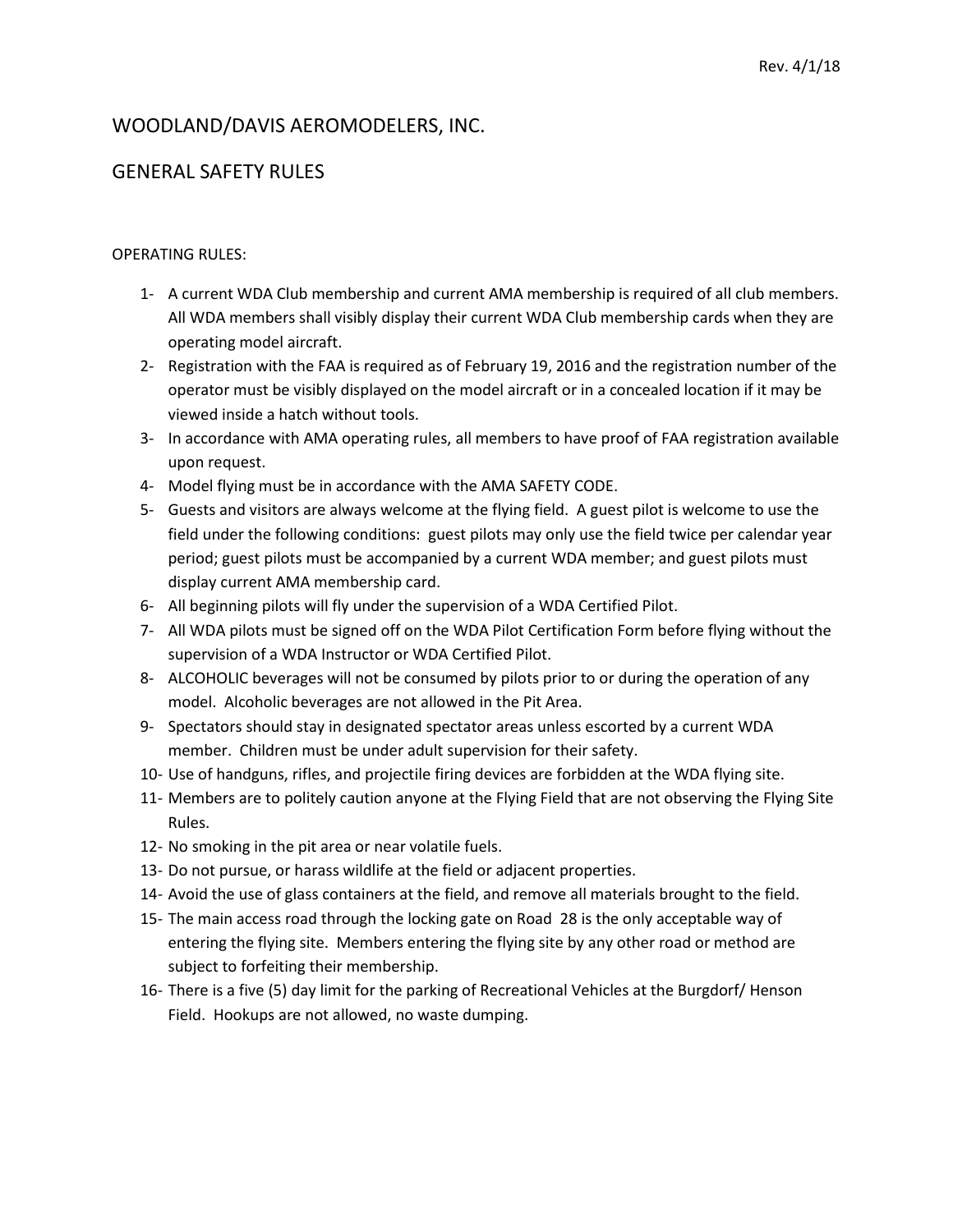## DEFINITIONS:

- 1- PIT AREA: The matted area enclosed and adjacent to the shade structure.
- 2- START-UP/RECOVERY AREA: The matted area enclosed to the west of the PIT AREA to the North and South of the PILOT'S FLIGHTLINE.
- 3- PILOT'S FLIGHTLINE: The matted area parallel to the RUNWAY between the START-UP/RECOVERY areas.
- 4- RUNWAY DEADLINE: This line is defined by the EAST edge of the runway and is imagined to run North and South extending to infinity to the south and to the waterway south of Road 28 to the North.
- 5- Main RC Stage: The area to the west of the main runway (Refer to site map in the pit area).
- 6- South Stage: The area southeast of the pit area (Refer to site map in the pit area).
- 7- North Stage: The area northeast of the snack bar (Refer to site map in the pit area).

#### FIELD OPERATIONS:

- 1- The Start-Up/Recovery areas are to be kept clear of aircraft and equipment unless preparing to fly, currently flying or just recovering from a flight.
- 2- All engines to be shut down before marked "Engine Off" lines painted on the Taxiway returning to the Start-up/ Recovery area. Electric powered aircraft are to be armed and disarmed in the Start-Up/Recovery area.
- 3- No engines may be run in the pit area. No electric powered aircraft should be armed in the pit area.
- 4- No running or armed aircraft should pass through the PILOTS FLIGHTLINE area.
- 5- All transmitters are to be in accordance with current AMA and FCC regulations.
- 6- All 50 channels in the 72 MHz band may be used. Gold sticker, narrow band transmitters and receivers are required in the 72 MHz band.
- 7- Field frequency control is always in effect for the following bands: 50 mhz, 53 mhz, and 72 mhz. 2.4 ghz systems utilizing spread spectrum signal broadcast technology require no frequency control.
- 8- If, by failing to observe frequency control you cause the crash of another plane without observing proper frequency control, you are obligated to make fair restitution, for the loss of that aircraft and equipment, to the owner of that aircraft
- 9- A safety check is required after an accident or hard landing.
- 10- Propeller driven aircraft are to be started pointed toward the runway, in one of the Start-Up/Recovery areas. Turbine aircraft are to be started pointed away from the Pit Area utilizing necessary apparatus to not burn the matt in the Start-Up/Recovery areas.
- 11- High power engine run ups are to be done forward of the pilots stations so that no persons are in the line of the propeller arc.
- 12- Immediately ANNOUNCE a malfunctioning aircraft. Malfunctioning aircraft have priority over other aircraft.
- 13- If it is necessary to walk across the runway, ANNOUNCE your intentions to all flyers and do so with their permission and extreme caution.
- 14- All flying is to be done over the areas designated on the area map located in the RC pit area.
- 15- Stunts and High Speed Passes may not be done over the mat runway.